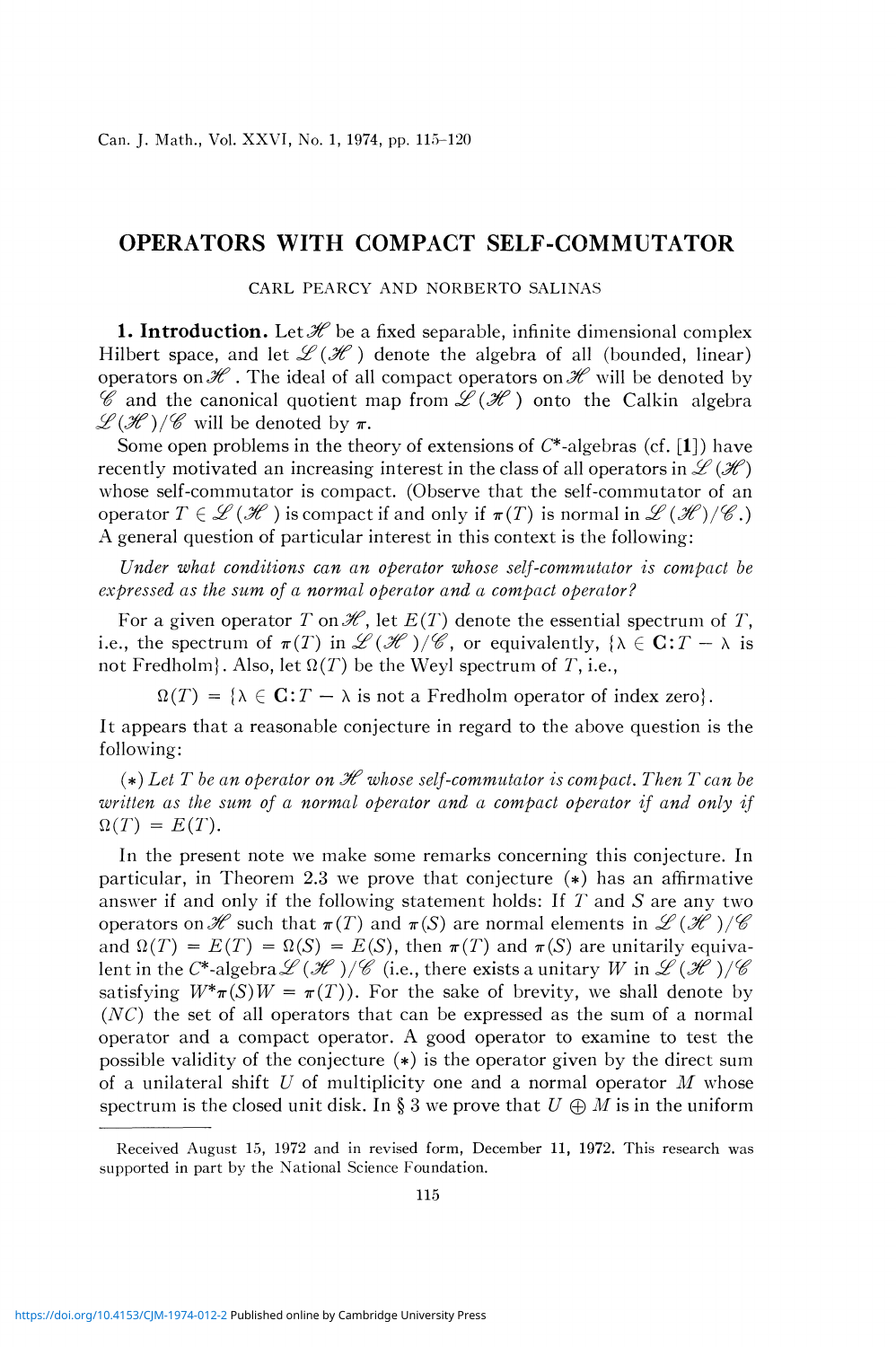closure of  $(NC)$ . Since every operator in  $\overline{(NC)}$  is quasidiagonal, the result just mentioned also proves that the direct sum of a non-quasitriangular operator and a diagonal operator can be quasidiagonal, and hence Problem 4 of [5] is answered in the negative. (Recall that an operator T on  $\mathscr H$  is said to be quasitriangular if lim  $\inf_{P \in \mathcal{P}} ||TP - PTP|| = 0$ , and T is called quasidiagonal if  $\lim_{n \to \infty} \inf_{P \in \mathscr{P}} ||TP - PT|| = 0$ , where  $\mathscr{P}$  is the directed set of all finite rank (orthogonal) projections in  $\mathscr{L}(\mathscr{H})$  [3, Problem 4].). Let  $(QD)$  be the set of all quasidiagonal operators in  $L(\mathcal{H})$  whose self-commutator is compact, and let  $(QT)$  be the set of all operators  $T \in \mathcal{L}(\mathcal{H})$  with compact selfcommutator such that both  $T$  and  $T^*$  are quasitriangular. Furthermore, let

$$
(QNC) = \{T \in \mathcal{L}(\mathcal{H}): T^*T - TT^* \in \mathcal{C}, \Omega(T) = E(T)\}.
$$

It can easily be proved that the sets  $(QD)$ ,  $(QT)$  and  $(QNC)$  are uniformly closed in  $L(\mathcal{H})$ . Thus the following inclusion formulas hold:

$$
(NC) \subset (NC) \subset (QD) \subset (QT) \subset (QNC).
$$

The conjecture  $(*)$  mentioned previously is equivalent to the statement  $(NC) = (QNC)$ . Therefore, the validity of the conjecture (\*) would answer in the affirmative the following interesting open question: Is the set *(NC)*  uniformly closed in  $\mathscr{L}(\mathscr{H})$ ? Not only is this question unanswered, but to our knowledge, no one has thus far succeeded in proving that any of the inclusions in the above chain of inequalities is actually an equality.

**2. An equivalent formulation of conjecture**  $(*)$ **. In what follows the** spectrum of an operator T will be denoted by  $\Lambda(T)$  and the numerical range of *T* by  $W(T)$ . The following two theorems are central to our purposes.

THEOREM 2.1. Let N be a normal operator on  $\mathscr H$ , and let  $\mathscr M$  be a subspace of  $\mathscr H$ *of finite codimension. Then the compression of*  $N$  *to* $\mathcal M$  *can be expressed as the sum of a normal operator and a compact operator.* 

*Proof.* We know from [4] that there exist a Hermitian operator  $H \in \mathcal{L}(\mathcal{H})$ and a continuous function  $f: \Lambda(H) \to \Lambda(N)$  such that  $N = f(H)$ . Let P be the projection onto  $\mathcal M$  and let  $H' = (PH)|\mathcal M$ . Since  $\mathcal M$  has finite codimension, it can be easily proved that for every polynomial  $p$  with complex coefficients the operator  $[P\phi(H)]\mathcal{M} - \phi(H')$  is compact. Let  $\tilde{f}$  be a continuous complexvalued function on  $\overline{W(H)}$  such that  $\tilde{f}$  coincides with f on  $\Lambda(H)$ . Since  $\overline{W(H)}$  is a closed interval of real numbers, there exists a sequence of polynomials  $\{p_n\}$ that converges uniformly to  $\tilde{f}$  on  $\overline{W(H)}$ . Since  $W(H') \subset W(H)$  (and hence  $A(H') \subset \overline{W(H)}$ , it follows from the spectral mapping theorem that  $\{p_n(H)\}$ converges uniformly to N and  $\{p_n(H')\}$  converges uniformly to a normal operator *N'* acting on *M* (recall that *H'* is Hermitian). Since  $[Pp_n(H)]\mathcal{M}$ converges uniformly to  $(PN)|\mathcal{M}$  and  $[Pp_n(H)]|\mathcal{M} - p_n(H')$  is a compact operator  $K_n$  for each  $n = 1, 2, \ldots$ , we conclude that the sequence  $\{K_n\}$  converges uniformly to a compact operator K'. Therefore  $(PN)|\mathscr{M} = N' + K'$ and the proof of the theorem is complete.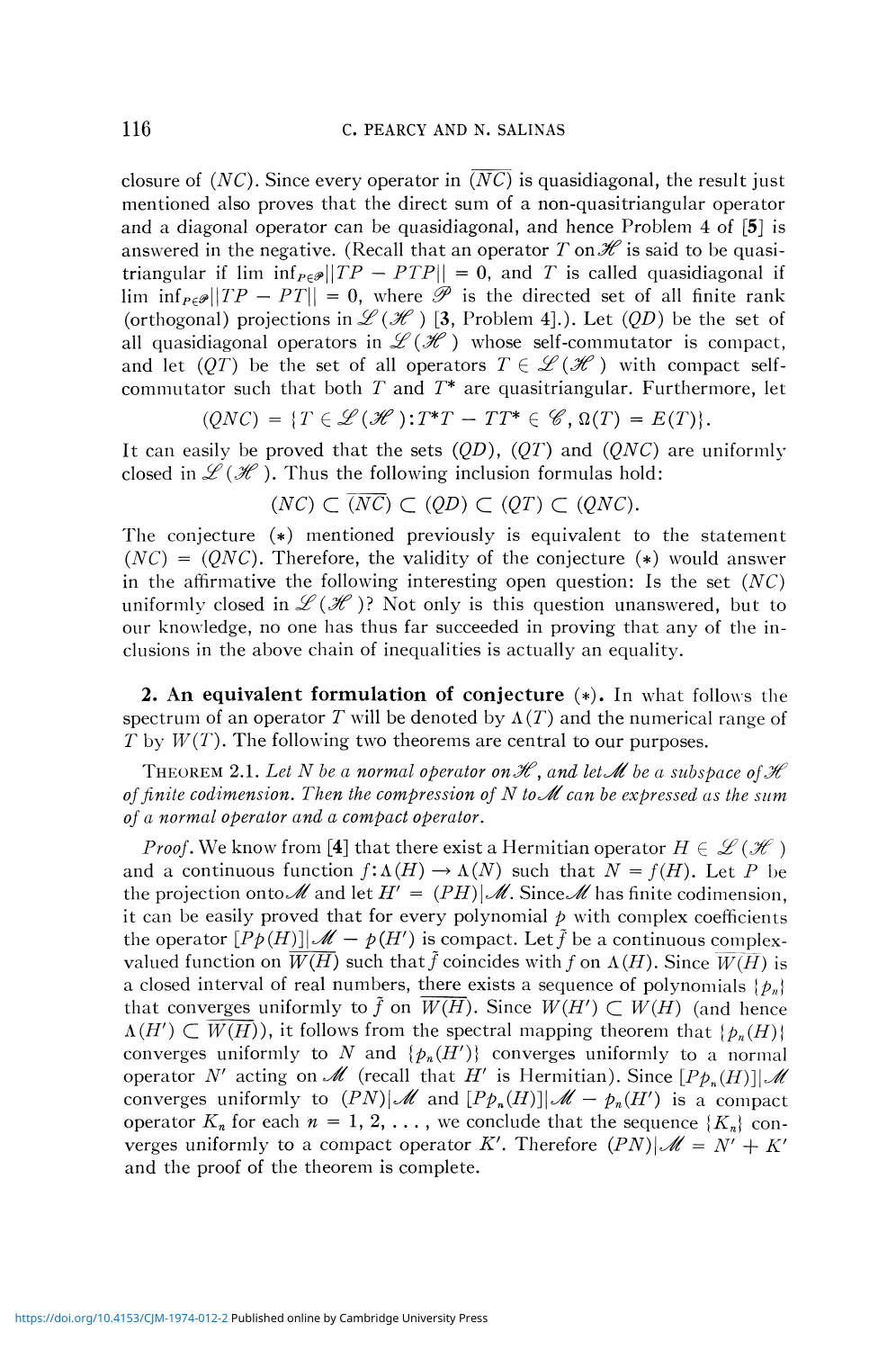THEOREM 2.2. Let N be a normal operator on  $\mathscr H$ . Then the set of all operators T *in*  $\mathscr{L}(\mathscr{H})$  such that  $\pi(T)$  is unitarily equivalent to  $\pi(N)$  in the Calkin algebra  $L^2(\mathcal{H})/\mathcal{C}$  *is contained in (NC).* 

*Proof.* Let  $W \in \mathcal{L}(\mathcal{H})/\mathcal{C}$  be unitary, let  $T \in \mathcal{L}(\mathcal{H})$  be such that  $\pi(T) = W^*\pi(N)W$ , and let  $S \in \mathcal{L}(\mathcal{H})$  be such that  $\pi(S) = W$ . Note that *S* is a Fredholm operator. Also, if the index of *S* is negative, it is easy to show that there exists an isometry  $V \in \mathcal{L}(\mathcal{H})$  such that  $\pi(V) = W$ , while if the index of 5 is non-negative, it can be proved that there exists a coisometry *Z*  in  $\mathscr{L}(\mathscr{H})$  such that  $\pi(Z) = W$  (cf. [1]). Suppose first that there exists a coisometry *Z* in  $\mathscr{L}(\mathscr{H})$  such that  $\pi(Z) = W$ . Since  $Z^*NZ$  is easily seen to be normal, and  $\pi(T) = \pi(Z)^*\pi(N)\pi(Z) = \pi(Z^*NZ)$ , we conclude that  $T \in (NC)$ . Now suppose that there exists an isometry *V* in  $\mathscr{L}(\mathscr{H})$  such that  $\pi(V) = W$ . Since  $T - V^*NV$  is clearly compact, in order to complete the proof of the theorem it suffices to prove that  $V^*NV \in (NC)$ . To this end we observe that *V\*NV* is unitarily equivalent to the compression of *N* to the range of *VV\*.*  Since  $1 - VV^*$  is a finite rank projection, the desired conclusion follows from Theorem 2.1.

The following theorem provides an equivalent formulation of the conjecture (\*).

THEOREM 2.3. *The following statements are equivalent.* 

(a) Let T be an operator in  $L^p(\mathcal{H})$  such that  $\pi(T)$  is normal in  $L^p(\mathcal{H})/C^p$ *and*  $\Omega(T) = E(T)$ *. Then*  $T \in (NC)$ *.* 

(b) Let S and T be operators in  $\mathscr{L}(\mathscr{H})$  such that  $\pi(S)$  and  $\pi(T)$  are normal *in*  $\mathscr{L}(\mathscr{H})/\mathscr{C}$  and  $\Omega(S) = E(S) = \Omega(T) = E(T)$ . Then there exists a unitary *W* in  $\mathscr{L}(\mathscr{H})/\mathscr{C}$  such that  $\pi(T) = W^*\pi(S)W$ .

*Proof.* In order to prove that (a) implies (b), suppose that *S* and *T* are two operators in  $\mathscr{L}(\mathscr{H})$  satisfying the hypotheses of statement (b). If (a) holds, then there exist two normal operators  $N_1$  and  $N_2$  in  $\mathscr{L}(\mathscr{H})$  such that  $\pi(N_1) =$  $\pi(T)$  and  $\pi(N_2) = \pi(S)$ , and hence  $E(N_1) = E(N_2)$ . From the von Neumann converse to Weyl's theorem for normal operators [6] it follows that there exists a unitary operator  $V \in \mathcal{L}(\mathcal{H})$  such that  $N_1 - V^*N_2V \in \mathcal{C}$ . Setting  $W = \pi(V)$  we have  $\pi(T) = W^* \pi(S)W$  and the validity of (b) follows. Conversely, suppose now that (b) is true, and let *T* be an operator satisfying the hypotheses of (a). Let N be a normal operator in  $\mathscr{L}(\mathscr{H})$  such that  $E(N)$  =  $E(T)$ . Since  $\Omega(N) = E(N)$ , from (b) we deduce that there exists a unitary W in  $\mathscr{L}(\mathscr{H})/\mathscr{C}$  such that  $\pi(T) = W^*\pi(N)W$ . Now Theorem 2.2 implies that  $T \in (NC)$ , and hence the proof that (b) implies (a) is complete.

**3. An interesting example of a quasidiagonal operator.** In [2], it is proved that if  $T$  is a non-quasitriangular operator, then so is the operator  $T \oplus 0$ . An easy corollary of this result is the following fact: if T is a non-quasitriangular operator and *N* is a normal operator whose essential spectrum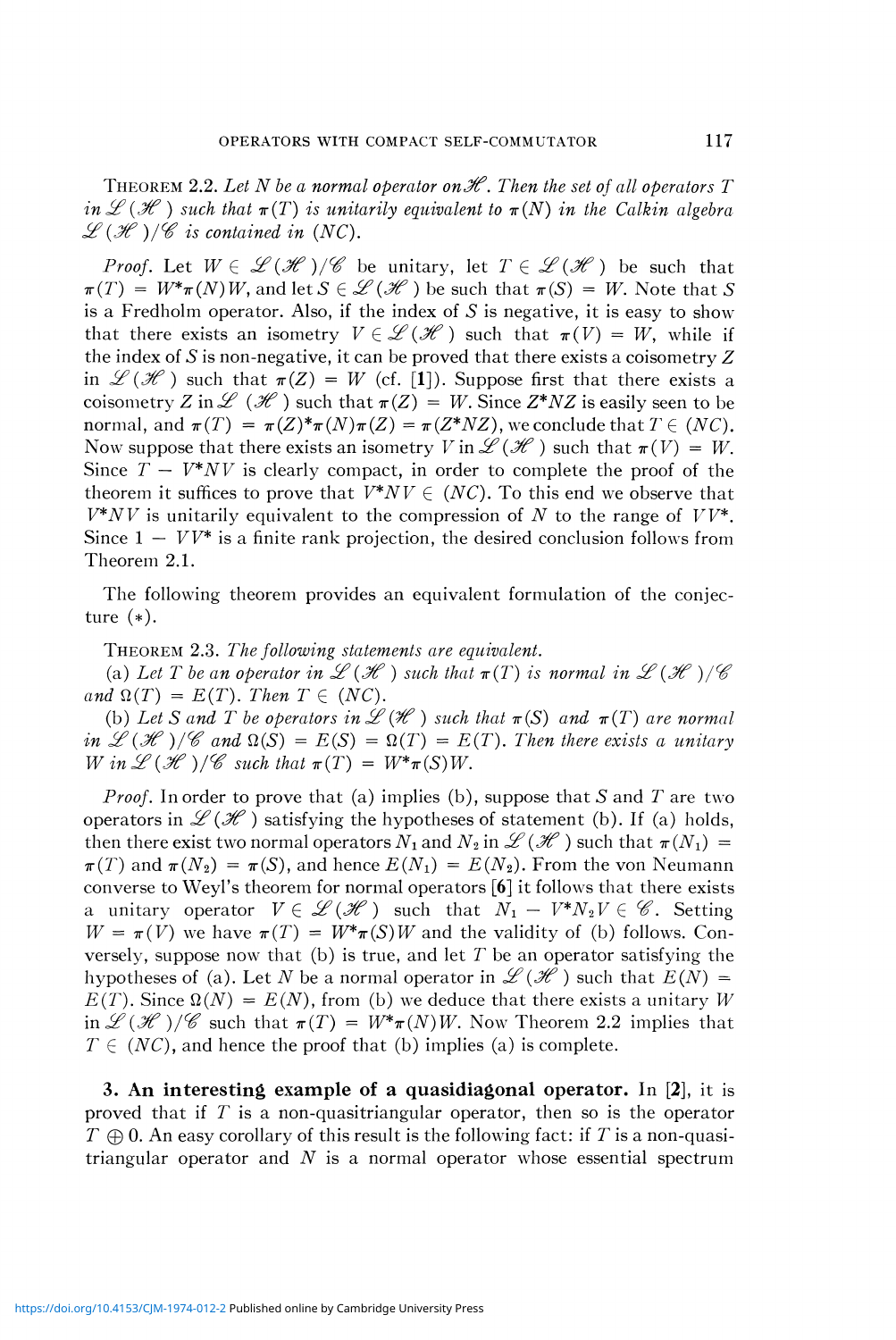consists of finitely many points, then  $T \oplus N$  is also a non-quasitriangular operator. Thus it is natural to inquire whether the direct sum of a non-quasitriangular operator and a normal operator is always non-quasitriangular. This question is answered in the negative by the following theorem.

THEOREM 3.1. Let  $\mathcal X$  be a separable infinite dimensional complex Hilbert space *such that*  $\mathcal{H} = \mathcal{K} \oplus \mathcal{K}$  and let U and M be operators in  $\mathcal{L}(\mathcal{K})$  such that U is *a unilateral shift of multiplicity one and M is a normal operator whose spectrum is the closed unit disk. Then*  $T = U \oplus M$  *is in the uniform closure of (NC).* 

*Proof.* Let *B* be the operator in  $\mathscr{L}(\mathscr{H})$  whose representing matrix on  $\mathscr{K} \oplus \mathscr{K}$  is given by

$$
B = \begin{bmatrix} U^* & 0 \\ 1 - UU^* & U \end{bmatrix}.
$$

It readily follows that *B* is a unitary operator (actually, *B* is a bilateral shift of multiplicity one). Let *n* be any positive integer greater than 1. By the von Neumann converse to Weyl's theorem for normal operators, there exists a Hilbert space isomorphism  $\psi_n$  of  $\mathscr K$  onto the direct sum of  $2n + 1$  copies of  $\mathscr K$ and a compact operator  $L_n$  in  $\mathscr{L}(\mathscr{K})$  such that

$$
\psi_n(M-L_n)\psi_n^{-1}=\left[\sum_{j=1}^{n-1}\Theta\frac{n-j}{n}B\right]\Theta M.
$$

Let  $\varphi_n$  be the Hilbert space isomorphism mapping  $\mathscr{H} = \mathscr{K} \oplus \mathscr{K}$  onto the direct sum of  $2n + 2$  copies of  $\mathscr K$  defined by  $\varphi_n = 1_{\mathscr K} \oplus \psi_n$ , and let  $K_n'$  be the compact operator on  $\mathscr{H}$  such that  $\varphi_n K_n' \varphi_n^{-1} = 0 \oplus \psi_n L_n \psi_n^{-1}$ . Then

$$
\varphi_n(T-K_n')\varphi_n^{-1}=U\oplus \left[\sum_{j=1}^{n-1}\Theta_j\frac{n-j}{n}B_j\right]\oplus M.
$$

Since  $1 - UU^*$  has rank one, there exists  $K_n''$  in  $\mathscr C$  such that

$$
\varphi_n(T - K_n' - K_n'')\varphi_n^{-1} = U \oplus \left[\sum_{j=1}^{n-1} \bigoplus_{n=1}^n \bigoplus_{n=1}^{n} (U^* \oplus U)\right] \oplus M
$$
  
= 
$$
\left[\sum_{j=1}^n \bigoplus_{n=1}^n (U \oplus 0)\right]
$$
  
+ 
$$
\left\{\left[\sum_{j=1}^{n-1} \bigoplus_{n=1}^{n} \bigoplus_{n=1}^{n} (U \oplus U^*)\right] \oplus 0 \oplus M\right\}.
$$

Now, it follows as above that there exists a compact operator  $K_n$ <sup>*'''*</sup> on  $\mathcal{H} =$  $\mathcal{H} \oplus \mathcal{H}$  such that

$$
\varphi_n(T - K_n' - K_n'' - K_n''')\varphi_n^{-1} = \left[\sum_{j=1}^n \bigoplus_{j=1}^n (U \oplus 0)\right] + \left\{\left[\sum_{j=1}^{n-1} \bigoplus_{j=1}^n B^*\right] \oplus 0 \oplus M\right\}.
$$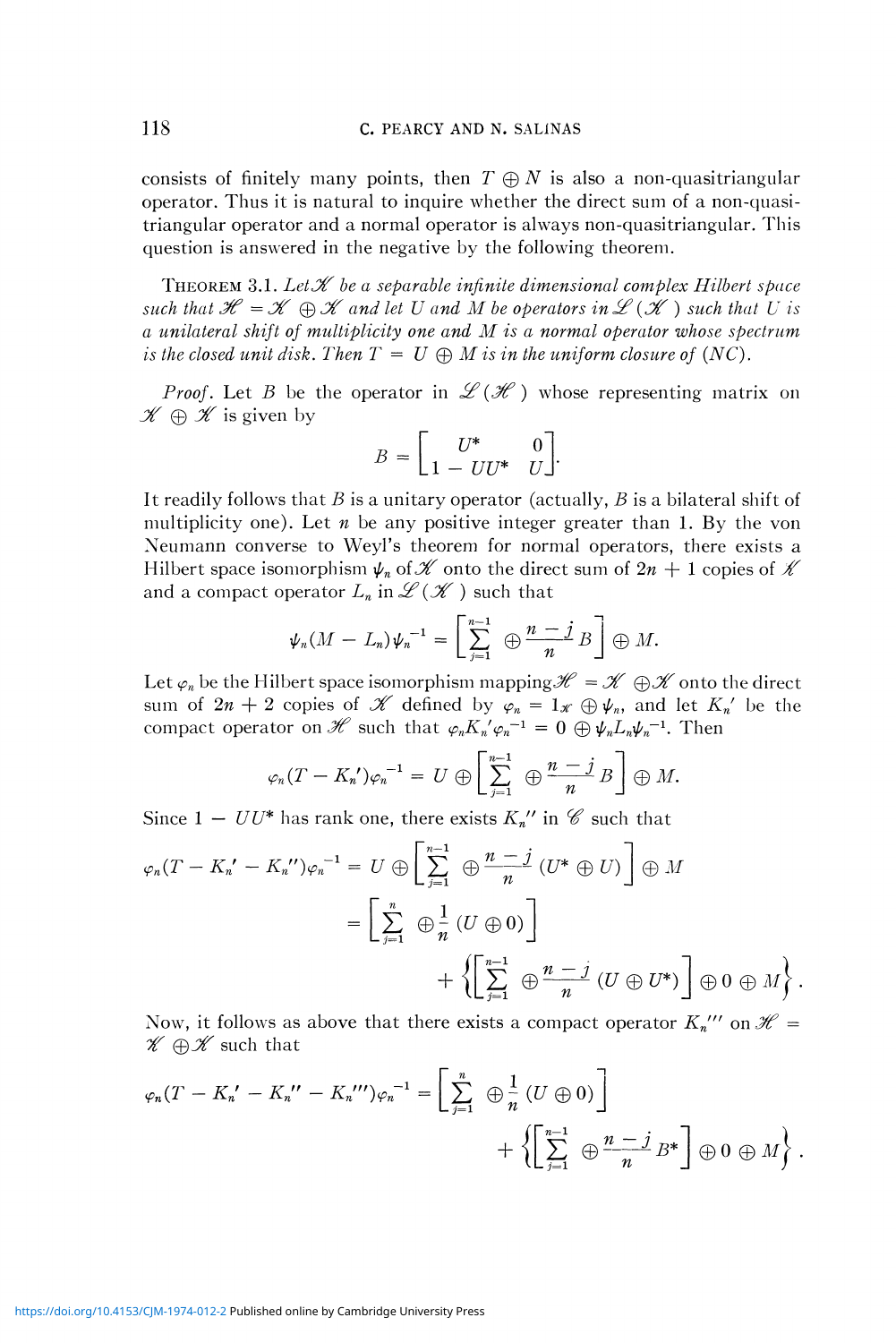Let  $K_n$  be the compact operator in  $\mathscr{L}(\mathscr{H})$  given by  $K_n = K_n' + K_n'' + K_n'''$ , and let  $N_n$  be the normal operator in  $\mathscr{L}(\mathscr{H})$  defined by

$$
N_n = \varphi_n^{-1} \left\{ \left[ \sum_{j=1}^{n-1} \Theta \frac{n-j}{n} B^* \right] \oplus 0 \oplus M \right\} \varphi_n.
$$

From the previous calculation it follows that  $\|T - (N_n + K_n)\| \leq 1/n$ , and hence, since *n* was arbitrary, we conclude that  $T = U \oplus M \in \overline{(NC)}$ .

*Remark* 3.2. It is easy to see that the ideas employed in the proof of the above theorem can be used to prove a more general result. Let  $T \in (NC)$  , and let P be a projection in  $\mathscr{L}(\mathscr{H})$  such that  $(PT)|(1 - P)\mathscr{H}$  and  $[(1 - P)T]|P\mathscr{H}$ are compact. With arguments similar to those employed in the proof of Theorem 3.1 it can be shown that if *N* is any normal operator whose essential spectrum  $E(N)$  contains the convex hull of  $E(T)$ , then  $(PT)|P\mathcal{H} \oplus N$  and  $[(1 - P)T] | (1 - P) \mathcal{H} \oplus N$  are in  $\overline{(NC)}$ . In particular if *M* is a normal operator whose essential spectrum coincides with the closed unit disk and  $S$  is an operator satisfying  $E(S) \subset E(M)$  and  $S \oplus S^* \in (NC)$ , then  $S \oplus M \in \overline{(NC)}$ . In a different direction, the techniques provided in the proof of Theorem 3.1 can also be used to prove that if *U* is a unilateral shift of multiplicity one in  $\mathscr{L}(\mathscr{H})$ , *r* is a positive number less than one and  $N_r$  is a normal operator in  $\mathscr{L}(\mathscr{H})$  whose spectrum coincides with the closed annulus  $\{\lambda : r \leq |\lambda| \leq 1\},$ then  $U \oplus rU^* \oplus N_r$  is the uniform limit of compact perturbations of normal operators.

The following corollary is an immediate consequence of Theorem 3.1, the von Neumann converse to Weyl's theorem for normal operators, and the fact that a countable direct sum of quasidiagonal operators is quasidiagonal.

COROLLARY 3.3. Let U be a unilateral shift in  $L(\mathcal{H})$  of multiplicity m,  $1 \leq m \leq \aleph_0$ , and let *M* be a normal operator on  $\mathcal H$  whose spectrum is the closed *unit disk. Then*  $U \oplus M$  *is a quasidiagonal operator.* 

It is worth noting that Corollary 3.3 provides one with an example of a quasidiagonal subnormal operator which is not normal. To our knowledge this is the first time that an example of an operator with such a property is exhibited.

*Added in proof.* In the recent remarkable paper, *Unitary equivalence modulo the compact operators and extensions of C\*-algebras* by L. G. Brown, R. G. Douglas, and P. A. Fillmore, in Proceedings of a Conference on Operator Theory, (Lecture Notes in Mathematics, vol. *S/j.5,* Springer-Verlag, New York, 1973), conjecture (\*) is established employing rather indirect arguments which are not standard in operator theory. It may be also worth noting that the techniques used in the proof of Theorem 3.1 of the present paper were the basis for one of the main ideas of the proof of Theorem 13.1 in the paper *Invariant subspaces of non-quasitriangular operators* by R. G. Douglas and Carl Pearcy which appeared in the same Springer volume.